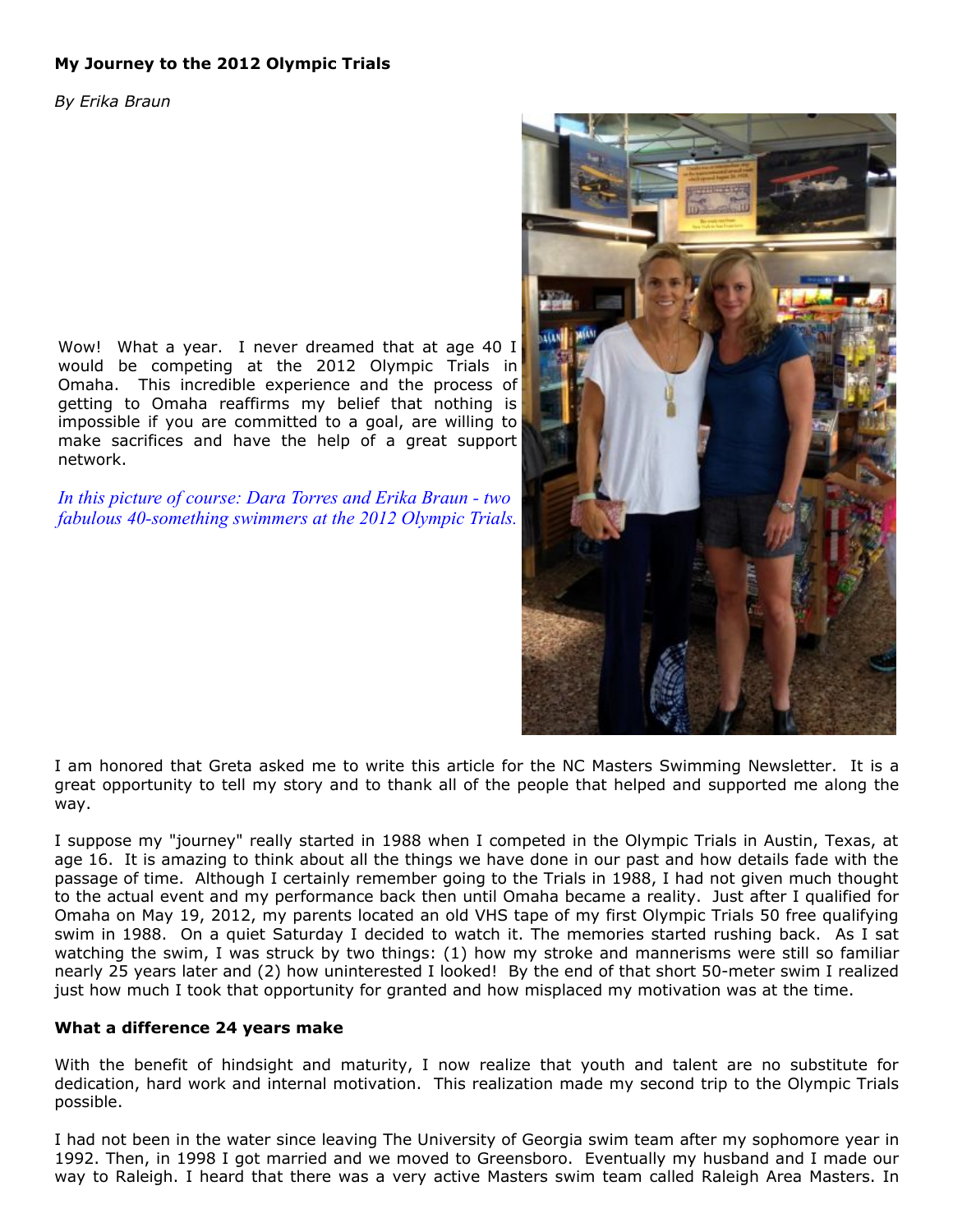November 2003, I decided to give swimming a try again after thinking I might want to attempt a triathlon.

My first meet after joining RAM was the Charlotte Sunbelt meet in January 2004, which I'm sure Jerry Clark will recall was yet another snowy weekend. I'll never forget it since I ended in the emergency room in downtown Charlotte after smacking my heels on the bulkhead. I left the emergency room after midnight with stitches in my busted heels. Needless to say, after that meet my passion for competition was reignited. A great source of inspiration was former Olympian Sue Walsh who competed in the sprint and backstroke events. To see Sue in such incredible shape and to still be competing at such a high level pushed me further in our meets together.

In 2004 we traveled to my first U.S. Masters Long Course National Championship in Savannah, GA, which provided my first chance to swim with other North Carolina swimmers as a team. We had a great showing and I loved the competition and camaraderie of the meet. My time in the 50m free at this meet was 27.73. After that experience, I started going to as many North Carolina meets I could fit into my schedule. With every meet, I started feeling a little stronger and faster and began to feel more confident in my races. However, I still shied away from longer distance races and kept to what I knew best as a dropdead sprinter. My husband, Eric, became accustomed to seeing me going out fast in my 100's and then dying. I absolutely loved that Masters had 50's in every stroke!!

A few years later, I started looking for additional Masters meets for competition. Eric traveled with me up to George Mason University in 2006 and the University of Maryland in 2007 for Colony Zone meets. During these meets, I got to know Jon Klein and Bob Schmidt, who are inspirational competitors. I was so impressed with Jon's dedication to his healthy diet, weight-training regimen and focus on constantly improving his times. At this point, my times were starting to plateau a bit and I wasn't seeing significant time drops in my events. Eric was always so supportive and encouraged me to add weight training to my swimming to push me to the next level. I was hesitant at first, but started attending a 1-hour Body Pump weight class at Gold's Gym twice a week, which focused on lighter weights with higher repetition.

In 2008, just as the "tech suit" era began with the stunning performances of the Olympic swimmers in Beijing and Phelps's unbelievable 8 gold medals, I began focusing with my coaches on improving stroke technique and using underwater dolphin kicks to create more efficiencies. The coverage of the Olympics provided more access to see these elite swimmers' techniques and how we could emulate their strokes.

U.S. Masters Nationals Short Course Championships in Atlanta in May 2010 was the meet where everything came together for me. For the first time since getting back into the water I could say my times in the 50 free and 100 free were "personal bests" and not just "Masters personal bests" with times of 23.49 and 51.30, respectively. Although there was a lot of discussion about times being achieved in the tech suits not being "real times," it provided me with the motivation that with hard work I could continue to improve my events. I never dreamt that I would see times on the scoreboard that were faster than when I was a teenager. As my focus on competition was further fueled, I sought out a few local age-group USA-Swimming meets to participate in that summer as there weren't as many long course meters Masters meets offered. This was a unique experience because I was the only 38-year old competing with the kids. Needless to say, I received a few interesting looks from some of the kids and parents. Since that first age group meet, the parents and kids have gotten used to seeing me swim in their finals and have now embraced me as a fellow competitor instead of the old lady swimmer. Even most of the parents cheer for me, which makes me feel great.

While working full-time as the Director of Human Resources with Golden Corral, I did my best to balance my work, personal life, and swimming. Unfortunately, the one area I never seemed to focus on was healthy eating. With a busy work schedule and late swims in the evening, I often grabbed a microwave pizza and Cheese Nips after practice. It drove my husband crazy! At this time, I was still swimming four times per week and attending two Body Pump classes each week. I eventually felt that I had maxed out on the benefits of Body Pump, so I started doing a little heavier weight lifting at our local gym. I had never really done any serious weight training and did not have any special routine or knowledge of proper techniques.

In April 2011, I talked my husband into going to the USMS Spring Nationals in Mesa, Arizona This was the first meet following the banning of tech suits from competition and I began to doubt my performances from the prior year. There was a silver lining to the trip, however. Henry Stewart, my fellow RAM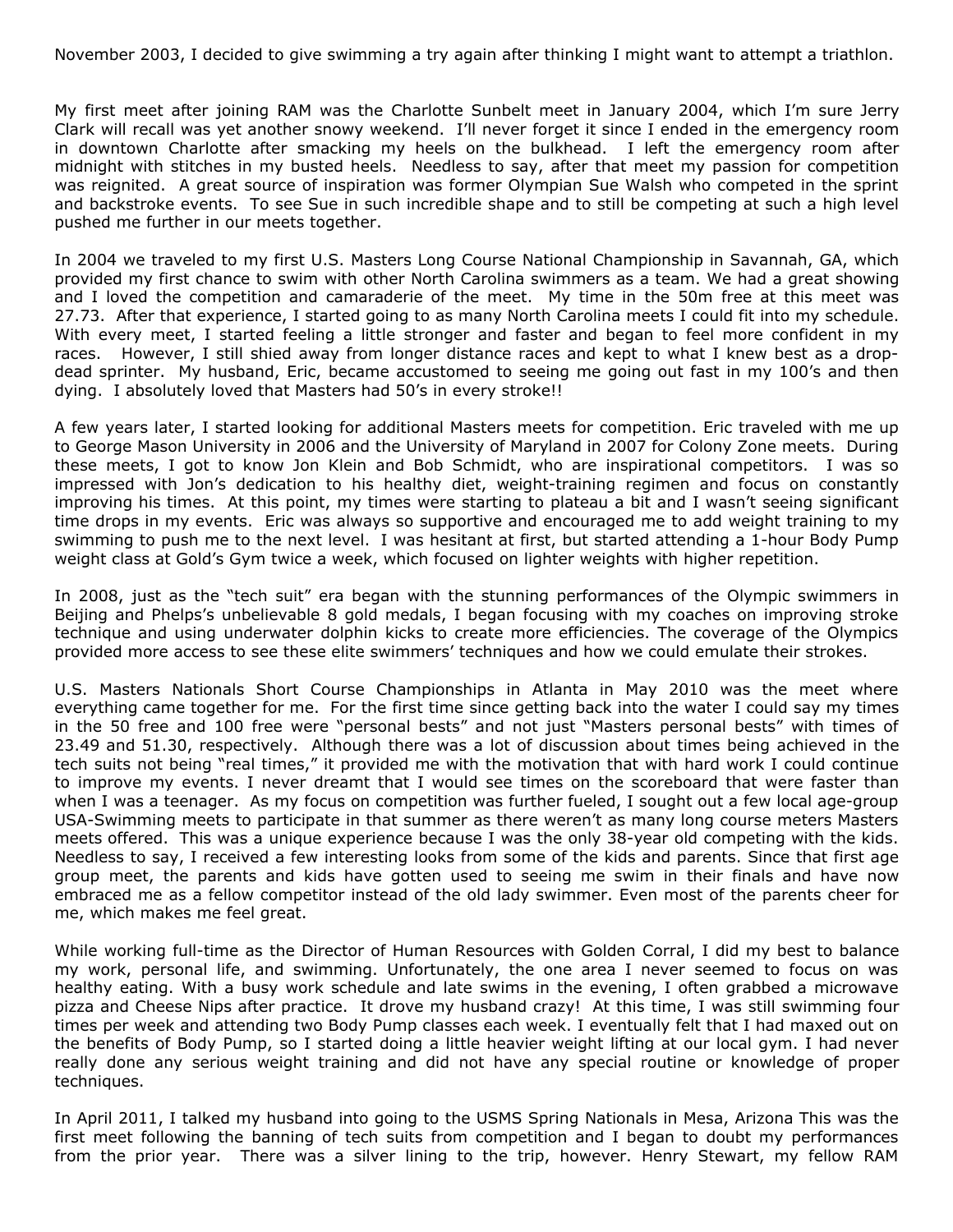teammate traveled to the meet and had a swimming buddy from Columbia meet us in Arizona. Although my performance was not good, we had a great time getting to know Felipe Gomez.

At one point I was sitting in the stands with Felipe and he introduced me to someone he just met from Columbia: Daniel Vargas. We started chatting and were talking about swimming and how we were getting older and still enjoyed swimming and competing. As we chatted about events and times, I mentioned that I had been to the Trials in 1988. He asked me if I was going to try again for the 2012 Trials. I laughed because I never had considered it. He brought up Dara Torres and said if she could do it, then so could I. On the way home from the meet, I told Eric about the conversation. He had been traveling to all of my meets and had watched me improve, but was never a fan of swimming and never knew a swimmer before me. What he did know was how much I loved competing and how much I had improved in the last couple of years. He also knows the power of determination and setting goals. His response was simply that if I wanted to try to qualify, do it right. He offered to locate a trainer for me and said that he would cook my dinners every night, but I had to agree to eat healthy every day and come up with a plan of attack.

#### **The training begins**

One of my first steps was to seek out additional long course meters competitions so I could get better acclimated to competing in long course events since the only way to make it to the Olympic Trials is to qualify during a long course meters event. That led me to another USA meet in Cary in June 2011. I won the 50m free with a time of 27.16. Although I was nowhere near the Trials cut of 26.39, the time was my best since college. Shortly after the Cary meet, I had a bit of a breakthrough at a small meet in Goldsboro, NC. I decided to compete at the last minute and drove down myself. At the time of my 50m free, the electronic timing system was not working, so they relied on two hand timers per lane. Fortuitously, North Carolina's Top Ten recorder, Hans Van Meeteren, was my official timer for the 50M free. When I hit the wall, he told me I went 26.65. I was shocked and a bit skeptical that I went that fast. However, later in the day, I also swam a swift 100 free at 59.33 so I was evidently having a good meet. Jon Klein gave me a hard time saying that I should bring Hans to all of my meets as my personal timer. Seeing my 50 free time in the 26's really boosted my confidence.

Eric and I next traveled to Cleveland in July 2011 for a USA Speedo Sectionals meet at Cleveland State University. This was my first "big meet" swimming in a prelim/final format with elite competition from around the country. I made the finals in the 50 free, but went a little slower than the recent trip to Goldsboro swimming 26.78 in prelims. I was hoping to swim faster in my 50 free, but remained optimistic that I could keep improving because I went 59.05 in the 100 free, which was a personal best. I also swam fast times at that meet in my 100m fly and 100m back. The competition was amazing and really pushed me to go faster!

Soon it became clear that I needed to diversify my training regimen by doing more weight training and adding intensity to my swimming workouts. In an effort to refine my workouts, I met with Danny Maresca, a personal fitness and health consultant who works with my husband in his battle with Multiple Sclerosis. Eric really enjoyed working with Danny and respected his advice and guidance. As a result, Danny and I decided to start working on my strength training in a more methodical and focused way.

We started in September 2011. We planned to coordinate my new training regimen with my next USA Swimming long course meet at the Minnesota Grand Prix in November. With Danny's focus on the importance of proper nutrition and eating organic, Eric took the lead to ensure my eating matched my training efforts. We added more lean proteins, fresh vegetables and fresh fruit to every dinner. Eric cooked dinner for us each night to stay on track with proper eating. Over the course of several months, I began to feel more energetic and felt my body becoming leaner.

Over the next two months, Danny continued to push me and it paid off. I worked with him two times per week and once on my own. Adding a third day of weight training was crucial to my program. By November I was starting to feel stronger and more confident. When we left for Minnesota, I was really excited and so was Eric. Just before leaving, he looked up the swimmers registered for the event and really got excited when he saw that Michael Phelps, Ryan Lochte, Dara Torres, Missy Franklin, Jessica Hardy and Madison Kennedy would be swimming. He was starting to learn the names of the elite swimmers and I think for the first time started thinking about the level of competition involved. I remember him saying how swimming with these people was like him playing basketball with Michael Jordan. It was fun seeing him so enthusiastic!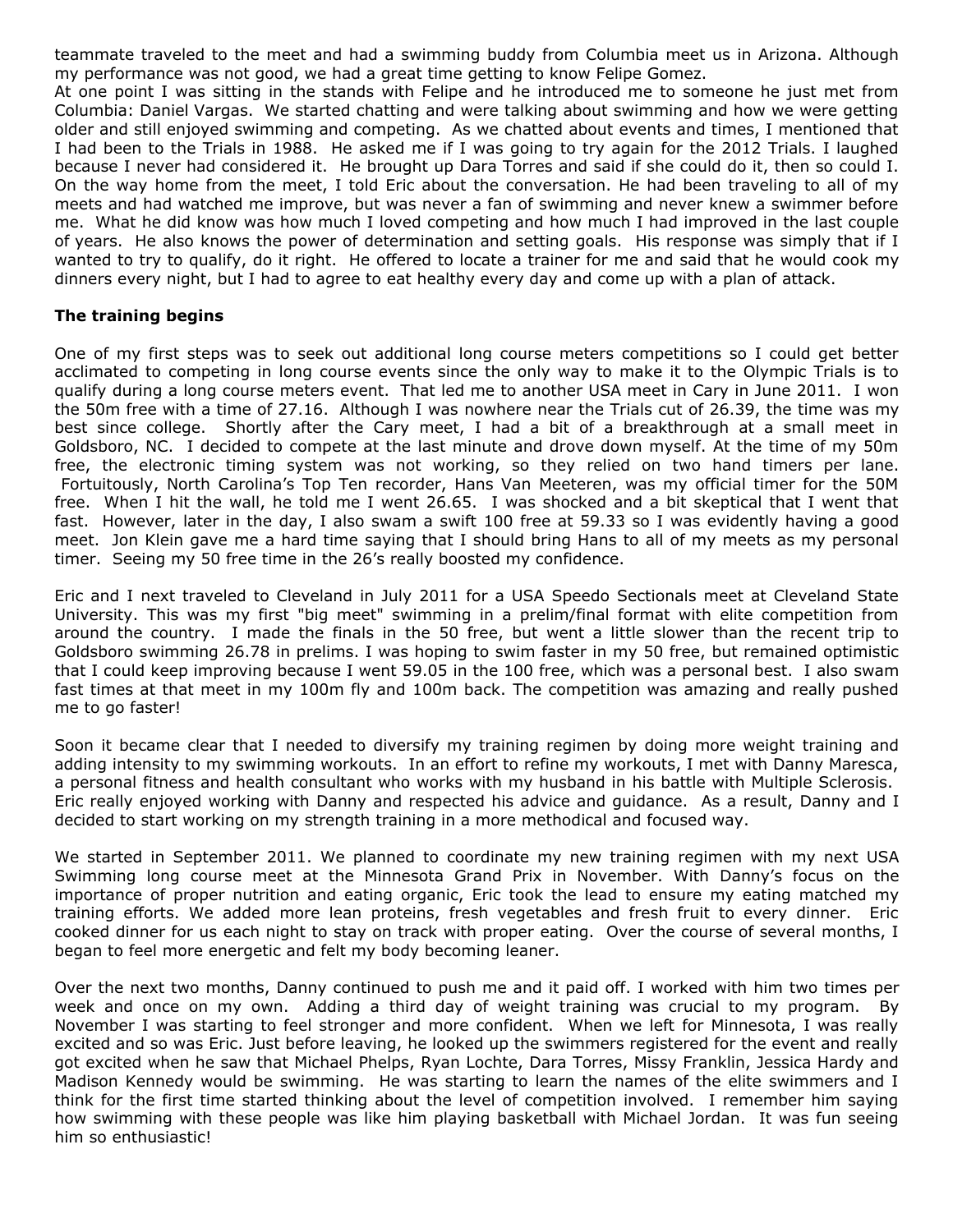My experience at the Minnesota meet demonstrated how I performed better when I did not have time to think too much about a race. After the preliminaries in the 50 free, the finals were announced and I had not made it. I headed to the shower and Eric went outside to wait for me because it was so hot in the pool. After a few minutes, his phone rang and it was my Mom. She was frantically asking him if he heard the announcement. Luckily, many of the meets are now live-streamed over the Internet, so she had been watching on her computer. She was about to turn off the computer when the announcer asked for all coaches to attend a meeting to discuss the 50 free results.

As it turns out, a coach filed a protest alleging a problem with the starting system. They gave all swimmers a chance to participate in a re-swim. I jumped at the chance and was joined by several swimmers, including Jessica Hardy. It was a good thing because I jumped back into the pool and swam my next personal best of 26.63 in the same heat with Jessica Hardy. That got me into the finals, but I failed to improve my time that evening in the finals. Swimming the 50 free for a third time in one day was tougher than I expected.

Following the MN Grand Prix, my 50 free time qualified me to participate in the USA AT&T Winter Nationals meet in Atlanta. Although I was feeling really strong and confident in my training, I went 26.90 in both prelims and again during a time trial. My stroke did not feel efficient and I felt like I was spinning in the water. During this meet, we ran into Coach Paul Silver, head coach of the Marlins of Raleigh age group team. Swim MAC Head Coach David Marsh was also there and talked to me about my stroke technique. Coach Marsh is so respected in the swimming community, especially for his work with sprinters. The fact that he took some time to offer advice to me was a critical moment along my journey to the Trials. I listened to every word. So when he suggested that I ask Paul if he would allow me to swim in a December long course meters meet that they were hosting in Cary, I jumped at the chance to give the Trials cut another shot. I figured I had about five meets between December 2011 and June 15 to make the cut before the deadline and I wanted to take every opportunity available. During the local meet in Cary, my RAM teammates came out to cheer me on, but I swam a disappointing 27.20 this time. I was heading in the wrong direction and realized I needed to change the way I thought about my race.

### **Adding long course training**

After returning home and with some additional urging from Eric, I reached out to Paul Silver to inquire if they trained at any long course pools in the winter. We discussed where I was in my training, my recent times and whether he thought I could make the Trials cut. He was very encouraging and welcomed me to his team. He had several promising swimmers training for the Trials as well and we decided the added competition would help all of us. Although I was grateful to Coach Silver for allowing me to train with MOR, I was not sure I could take waking up at 4:00 am to get to the pool by 4:40 am and hit the water by 5:00 am. I never liked waking up early in college to train and I certainly did not ever think I would be doing it again at 40 while working full-time. Coach Silver has a saying that if you want to soar with the eagles, you have to get up with the owls. There were a few days in the beginning when I almost stayed in bed thinking someone else could go soar with the eagles!

Coach Silver helped tweak my stroke so I was digging deeper into the water and trying to improve the efficiency of my stroke, including adjusting my head position and timing for my breath. We really focused on the details and the little things like walls, fast kick sets, underwater kicks, no breathing in and out of walls. We always tried to perfect every detail in practice until it was second nature. He wanted all the details worked out in practice so I did not have to think about anything in competition. He wanted the race to come to me. There was not one practice when I trained with Coach Silver that he didn't have me sprinting all out whether in 50's or 100's. I am grateful that he would create a special sprint lane for a few of us to adjust from his typical long distance training. When I asked one of the girls, Hannah Lincoln, who I trained with in the sprint lane how often they do separate sprint workouts, her response was "never until you came."

One of the things Coach Silver reinforced with me was distance per stroke training to lengthen my stroke. Warm up always consisted of at least 400 meters of distance per stroke swimming with reducing number of strokes per length. He also had me swim build up 50's or 100's where I would sprint into the wall to really focus on my finish. "Bow" drills were also used to open up the freestyle stroke to get a more powerful pull. He also had us do "test sets" where we would swim fast off the blocks for time. It amazed me how his swimmers could continuously get up on the blocks with very little rest and swim 6 x 200's all out. I definitely needed a bit more recovery in between timed races, but it was great experience to swim fast in practice as preparation for meets. We consistently focused on head position and proper breathing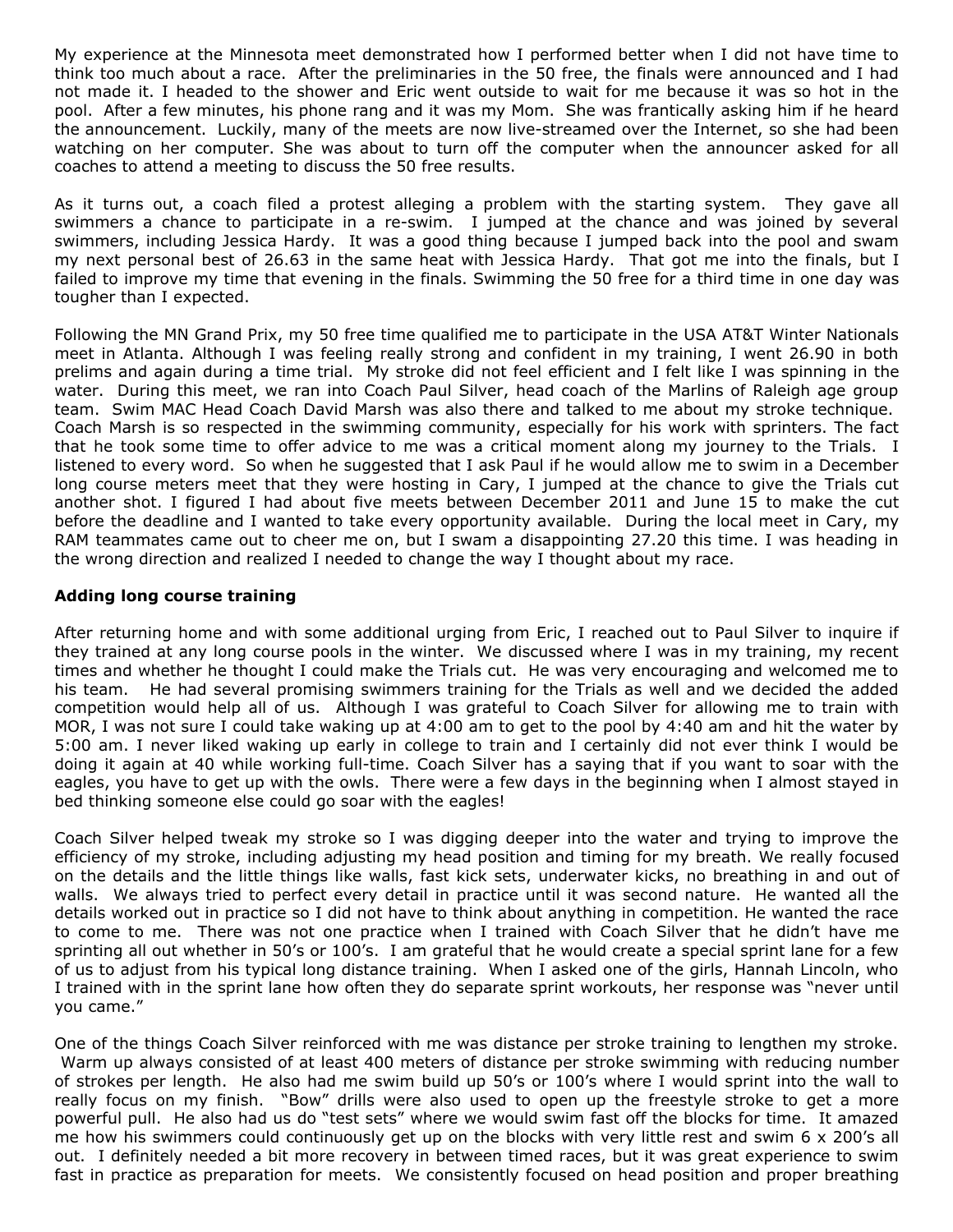technique so that I wasn't wasting energy or reducing the efficiency of my stroke on breathing. Both Coach Silver and RAM Coach Sue Haugh constantly reminded me to keep my head down until it finally became second nature.

I knew Coach Silver believed in me when he agreed to fly to Austin, Texas with Eric and me in January 2012 for the next Grand Prix event. By that time, I was closing in on my first month of training with MOR and was really hoping to see some improvement after all the extra work. I was excited about this meet because it was the same pool where I swam in the 1988 Olympic Trials so I was familiar with the pool. Unfortunately, rather than improving, I took another step back with a 27.16 in my 50 free. After three consecutive mediocre meets, I was really worried that things might not improve any further for me. Coach Silver, Danny and my RAM teammates refused to let me get too pessimistic. They helped me realize that all of the tweaking of my technique and elevating my training was going to take some time to come together in better performance. I suppose I was still getting used to my adjusted stroke and I was still playing with how many breaths to take. In Austin, I thought I needed more breaths, so actually took three. I later decided that breathing during the 50 free slowed me. Ultimately, we determined that keeping my head down and not breathing worked best for me. Danny and Coach Silver convinced me that my body did not need additional oxygen during a 50 free.

Coach Silver and Danny kept pushing me to set small, incremental goals. As I started to really listen to them and take that advice, I started seeing subtle improvements. That led me to really believe that I could make the Trials cut if I just stayed with my training routine. The other important element that fed my optimism and kept me from setting mental limits on my performance was training with younger swimmers. The more I practiced with these 15-18 year old teammates; I tended to forget about my age and simply focused on physical results and incremental improvements.

Despite the fact that I felt stronger and faster in practice, all the hard work had not yet translated into a better performance in a meet. That finally happened at the Speedo Championship Series Sectional in Greensboro in February 2012. I made finals in the 50 free and finished with a 26.60. With only 3-4 more opportunities to make the trials cut, dropping from 26.63 to 26.60 was good progress, but I was hoping for more. I decided to use my 100 free the next day to get an official split for my 50 free time. For some reason, I was behind the blocks and realized I was in the wrong lane because I had looked at an old heat sheet. With the swimmers coming to the wall prior to my heat, I was still frantically trying to figure out which lane I was in. I looked up at Coach Silver and he held up a "6" as the whistle was blowing for our heat. I ran down to lane 6 and jumped on the blocks to swim my 50 split and swam my best time ever at 26.48. Getting closer, but the Trials cut still eluded me! This was enough improvement, however, to keep me in the proper frame of mind and maintain focus on training.

I had next planned to head to Indianapolis in March for the Indianapolis Grand Prix, but with the Trials cut deadline fast approaching, there was a huge demand to register for the last few long course meets. I learned this the hard way because Indianapolis filled up within a few hours of the opening of registration. Luckily, an alternate long course meet was quickly organized by Purdue University and informally called the "Detour from Indy" because it was held at Purdue University, just a few miles from Indianapolis, so swimmers could compete despite missing out on registering for the Indy Grand Prix. Although I really enjoy swimming at Indy, at this late date, I was just happy to be in a competitive meet.

The first day I swam the 100 free with a new personal best of 58.58. I qualified for finals, but decided to scratch to rest up for my 50 free the next day. I was feeling confident and strong in the water after my 100, so I was excited to see how my 50 free would go the next day. I ended up with almost exactly the same time as in February-26.49! Again, that 26.39 eluded me and I was starting to get anxious about the looming deadline to qualify.

It was now March and I started to feel the pressure of the June 15 Trials cut deadline overtaking me. We were able to locate a USA Swimming event in Nashville that was available the third week of April. With the meet scheduled, I kept up with training and looked forward to heading to Music City. When we arrived at the pool, it was dark, cold and pretty depressing looking. I had a bad feeling from the start. When I hit the water for warm ups, it just felt like an old slow pool.

I was seeded 2<sup>nd</sup> after prelims behind Olympian Amanda Weir. That night I went a personal best at 26.42, and placed first. Apparently Amanda had scratched and left the meet. Three one hundredths of second! I was mistaken - Nashville is a fast pool. Of course, now Eric teases me because that is now how I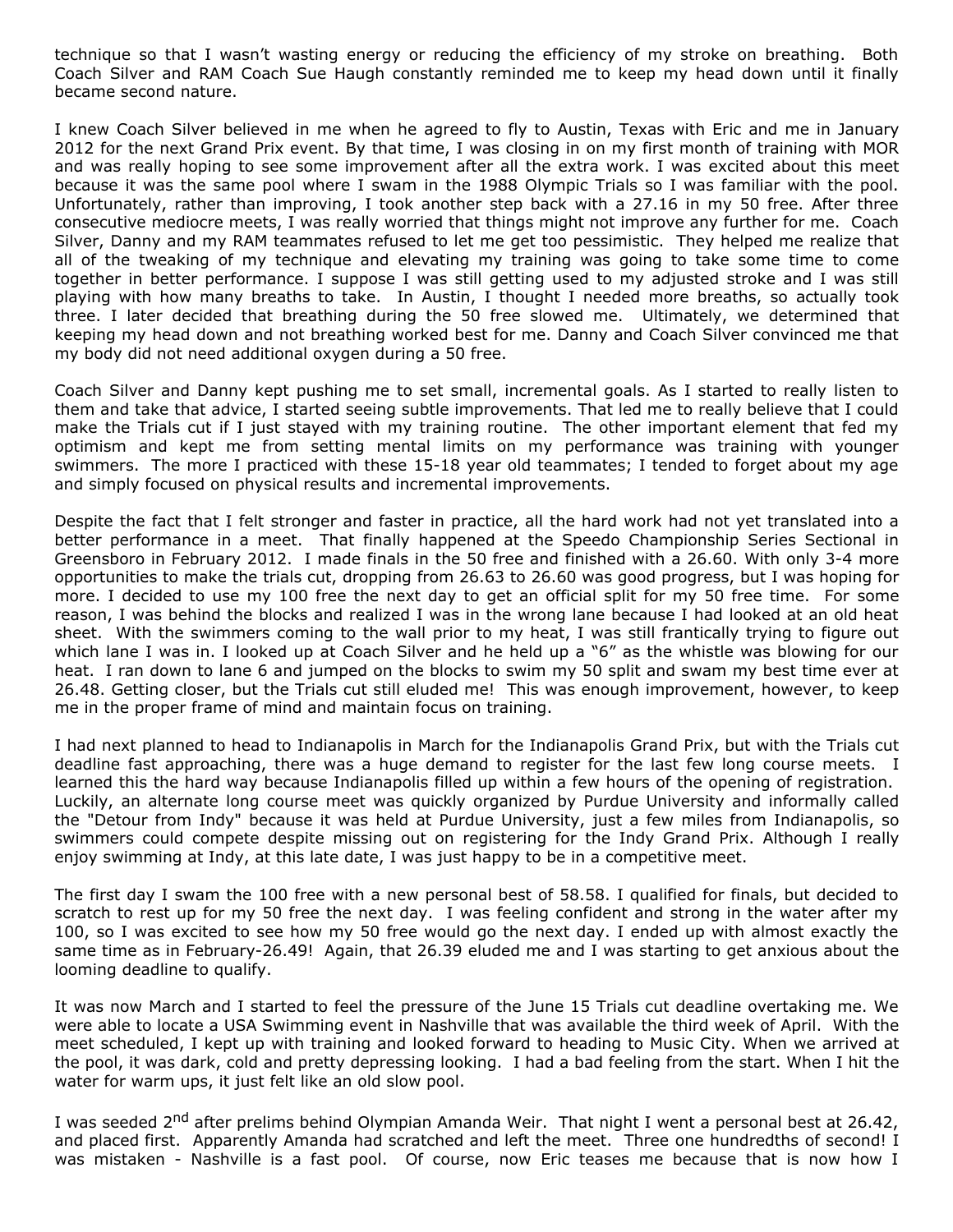determine if a pool is fast. If I swim fast, it's a fast pool. Swim slow, the pool is slow. Who cares about depth, gutter system, temperature, etc.?

We were making progress, but we were also running out of time. I decided to give it one more chance with a time trial on Sunday before heading home. Eric left Sunday morning at 4:30 am to head to Pittsburgh. It would also be the first time that he would not be at the pool for a swim in almost a year. He called me right when he landed in Pittsburgh to see if I made it. I jokingly told him I slowed up at the end with a 26.43 just so he would see me make the cut for the trials it in person.

Since my focus all winter was on long course meets, I looked forward to swimming again with my fellow Masters swimmers as we hosted U.S. Masters Spring Short Course Nationals in Greensboro. There were no looming time standards for me to worry about and we had an awesome time hosting and winning nationals for NC Masters! Once again, the camaraderie of participating in relays with everyone was icing on the cake! All of my hard training paid off as well. I swam almost all personal best times in my six events winning each of them in my age group and breaking a national record in the 100 IM with 57.95; 57.03 in my 100 fly; 50.59 in my 100 free; and 22.99 in my 50 free in a relay split.

The week after Masters Nationals, I felt in great shape and wanted to try again to make the Trials cut since I knew my time was limited. Coach Silver helped me arrange a time trial during a small meet in Cary on May 4. This was a Friday and we were leaving the next day for Montego Bay, Jamaica for a long-planned vacation with my sister-in-law and brother-in-law. I had worried about not making the Trials cut before vacation and then backsliding from my training. Leading up to the swim, I tried to visualize myself making hitting 26.39 and then packing for Jamaica for a long weak of resting and celebrating. Our friends Eric and Brandon came over after work to watch me swim, along with RAM teammate Jason Gasior. I felt ready.

When it was time to swim, the pool was virtually empty except some coaches and meet officials and the few friends that came to watch. I stepped to the blocks by myself and went for it. I felt great, but it is always a little odd swimming against the clock alone in the pool. Eric said he thought I made it when I hit the wall, as did Jason from RAM. The scoreboard seemed to jump from 25 seconds to 26.48 in a manner that defied what my supporters observed. Unfortunately, it was not meant to be and I hit the wall with a 26.48. It was still a great time, but I started feeling again like I had hit a plateau and was having a hard time getting past the 26.40's.

### **The Jamaica Taper**

Now I was tired and frustrated and the pressure was building in the pool and at work. Golden Corral recently acquired a large number of restaurants and I was dealing with unexpected pressure at work. Adding to my work stress, I really started feeling the pressure of competition since there were only three meets left for making the trials cut. I was really hoping the early mornings with Paul weren't for nothing. I registered for the 2012 Josh Weaver Memorial Meet in Chapel Hill on May 18-20 and then for the Santa Clara Grand Prix the first week in June. MOR was also planning to compete back in my favorite pool in Nashville just two weeks before Trials.

Despite Eric's urging me to stay home and train, we packed up and headed to Jamaica. As luck would have it, the hotel we stayed in was located on a beautiful small bay that had a lane line stretched put to keep tourists close to shore and safe. When we arrived at the beach the first day, I saw a prime training opportunity and promptly hit the lane line swimming 1 hour a day for 4 days that week. There was a gym as well, so I was able to maintain my training schedule. It was a great week of relaxation. I put work aside and let the pressure of the Trials cut drift away as I lay on the beach with my family.

Vacation ended and we returned home on Saturday, May 12. The Chapel Hill meet was exactly one week away. I worked with Coach Silver to tweak my start and finish. Danny and I stretched and did light weight training to keep my muscles in top form. There was not much else to do at this late date, so I took Coach Silver's advice and relaxed for the week, slept as much as I could and let the race come to me.

Eric and I arrived at the UNC pool promptly at 5:30 am per Coach Silver's instructions. The entire MOR team was coming and he wanted us on deck and stretching early. I got in the water and warmed up with about 2,000 meters. Coach Silver and I did a few starts and then it was time for the 50 free prelims. My parents were in the stands with Eric. But for some reason, we did not tell many of our friends about this meet. I guess because it was local, we just did not make a big deal out of it.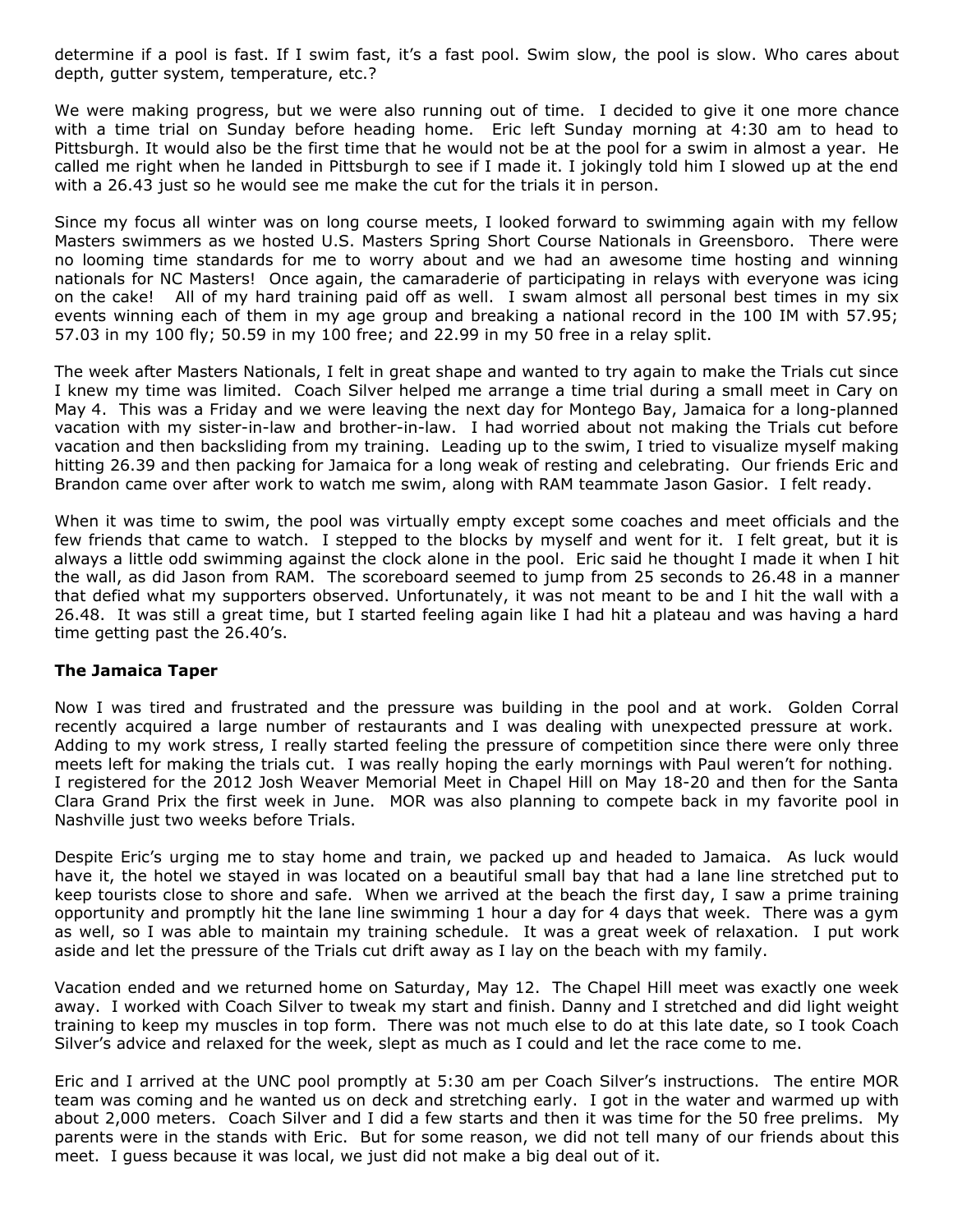When they put us on the blocks, I felt ready (but it was not the first time I felt good before a swim!). I had a great start and finally let the race come to me. I was not thinking about anything but finishing strong and doing what came naturally. Finally, everything came together and when I hit the wall, I heard the crowd cheering. Even before seeing the clock, I knew from the cheers that I had made it. When I looked up and saw 26.32 I felt a wave of relief wash over me. Then I looked at my Mom, Dad and Eric and let out a single fist pump and jumped out of the pool and into the arms of my MOR teammates! I will never forget that moment.

The day after qualifying, NBC 17 came to our home. Several other media interviews followed including the News and Observer's Caulton Tudor, local TV and radio talk shows, as well as swimming media outlets like Swimmer World and SwimSwam. I was so honored by the interest and support of not only my swimming family, but also our local community and my Golden Corral family. Just being mentioned in the same sentence with Dara Torres and Janet Evans was surreal. It was simply an honor and will always be grateful. I finally reached my goal 24 years after first qualifying for the Trials at age 16. The icing on the cake was the opportunity to compete in Omaha with the best swimmers in the world as they chased their dreams of going London to represent the United States.

# **The Olympic Trials**

After the build up to finally qualifying, it was time to get back to training. Now it was all about the start and the finish. That can be the difference between first and last when the competition is so close! We drilled starts and finish every practice leading up to the Trials. Danny was with me all the way too. He customized my on land training to keep my muscles tuned up and ready for the competition. Given how my qualifying effort went, there was little time for a comprehensive training program with a designed taper. Unlike the elite swimmers, I did not have the luxury of a months-long lead into the Trials. But if I had a short "taper," it was nothing like my Marlins of Raleigh sprint-training buddy, Hannah Lincoln, who qualified on the last weekend before Trials in the 100 fly! Hannah was one of the other five swimmers from the Marlins of Raleigh that qualified for the Trials.

It was not all work and no play, however, as we headed into Trials. Coach Silver organized a send off party for the MOR qualifiers with ABC 11's Steve Daniels as the emcee and the great UNC back stroker Sue Walsh as the keynote speaker. As I sat with my MOR teammates listening to Sue Walsh, I felt as though I had come full circle from being inspired by Sue Walsh at my first Masters meet to having her speak at the MOR send-off to Omaha. Coach Silver invited my Mom and Dad, my RAM coaches and many of the friends that supported me all along the way.

The parties were not over though. Before leaving for Omaha that Sunday, my RAM team and coaches threw a surprise send off party. It was so much fun sharing my experience with RAM. They inspired my journey and finishing it with them was perfect.

### **Off to Omaha**

One of most memorable experiences occurred very soon after we arrived in Omaha. I knew the competition was going to be awesome and the pressure continued to build as I walked into convention center upon arriving in Omaha. Although my race was not until Sunday morning, we flew up on Wednesday to get acclimated to the environment and be part of the weeklong excitement. The reality of what I was in for hit me when I was standing outside of the convention center chatting with Hill Carrow who was in town on a scouting trip as part of his effort to bring the 2016 Trials to Greensboro. As we were standing together, I asked a few passing swimmers where I needed to go for credentials. The response was priceless. With sheepish grins, they "helpfully" informed me that credentials were for swimmers.

Walking into the competition pool was like nothing I had ever experienced. It was an NBA-like arena with a Jumbotron and seating for 13,000 people, all looking down on a pool built just for the Trials. I jumped in the competition pool on my first day for a quick warm-up after our flight. I swam alongside Elizabeth Beisel.

The next day, time trials began after the prelim sessions. It was a much more structured process than I had experienced at other meets. We were paraded out behind the blocks just prior to our heat. My 100 free time trial felt stiff and I didn't have much energy at the end of the swim. I went 58.81, which was a bit off my personal best from earlier in the year. I shook it off and was glad that I was able to experience the pool and blocks prior to the 50 free. Over the next several days we attended all of the finals. At the